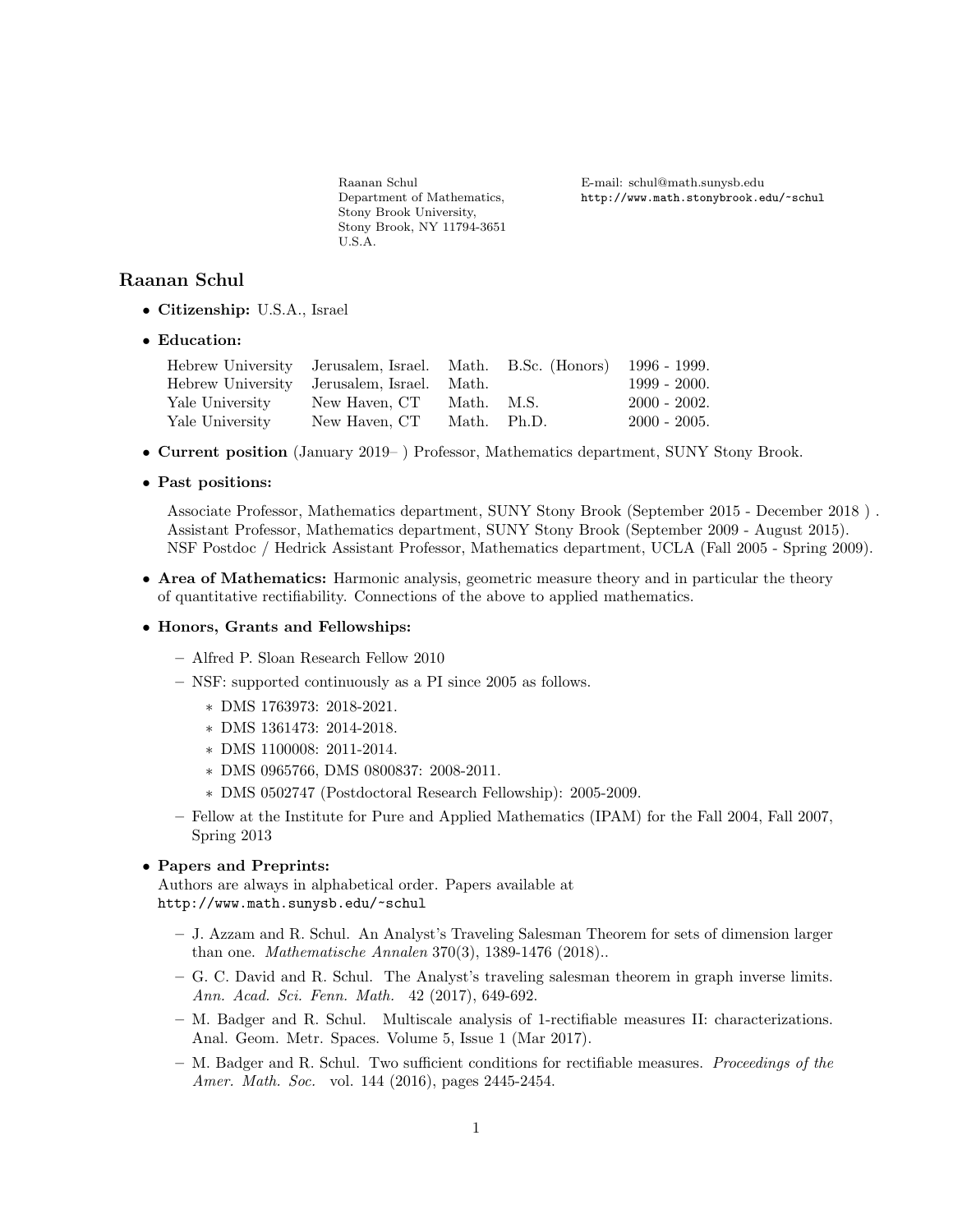- S. Li and R. Schul. An upper bound for the length of a Traveling Salesman path in the Heisenberg group. Rev. Mat. Iberoam., vol. 32 (2016), no. 2, pages 391-417.
- M. Badger and R. Schul. Multiscale analysis of 1-rectifiable measures: necessary conditions. Mathematische Annalen, vol. 361, Issue 3-4 (2015), pages 1055-1072.
- S. Li and R. Schul. The traveling salesman problem in the Heisenberg group: upper curvature bound. Trans. of the Amer. Math. Soc. vol. 368, num. 7, July 2016, pages 4585-4620
- $-$  J. Azzam and R. Schul. A quantitative metric differentiation theorem *Proc. Amer. Math. Soc.* vol. 142 (2014), pages 1351-1357.
- J. Azzam and R. Schul. Hard Sard: Quantitative Implicit Function and Extension Theorems for Lipschitz Maps. Geometric and Functional Analysis Volume 22, Issue 5 (2012), Page 1062-1123.
- J. Azzam and R. Schul. How to take shortcuts in Euclidean space: making a given set into a short quasi-convex set. Proc. London Math. Soc. (2012) 105 (2): 367-392.
- J. Garnett, R. Killip and R. Schul. A doubling measure on  $R<sup>d</sup>$  can charge a rectifiable curve. Proc. Amer. Math. Soc. vol. 138 (2010), pages 1673-1679 .
- C. Sormani and S. Wenger. Weak Convergence and Cancellation. Appendix by R. Schul and S. Wenger. Calculus of Variations and Partial Differential Equations Volume 38, Issue 1 (2010) , Page 183..
- Peter W. Jones, Mauro Maggioni, and Raanan Schul. Universal local parametrizations via heat kernels and eigenfunctions of the Laplacian. Ann. Acad. Sci. Fenn. Math., 35(1):131–174, 2010.
- Peter W. Jones, Mauro Maggioni, and Raanan Schul. Manifold parametrizations by eigenfunctions of the Laplacian and heat kernels. *Proc. Natl. Acad. Sci. USA*, 105(6):1803–1808, 2008.
- Raanan Schul. Big-Pieces-of-Lipschitz-Images implies a sufficient Carleson estimate in a metric space. arXiv:0706.2517.
- Raanan Schul. Bi-Lipschitz decomposition of Lipschitz functions into a metric space. Rev. Mat. Iberoam., 25(2):521–531, 2009.
- Raanan Schul. Ahlfors-regular curves in metric spaces. Ann. Acad. Sci. Fenn. Math., 32 (2007), 437-460.
- $-$  Raanan Schul. Analyst's traveling salesman theorems. A survey. In the tradition of Ahlfors and Bers, IV, volume 432 of Contemp. Math., pages 209–220. Amer. Math. Soc., Providence, RI, 2007.
- Raanan Schul. Subsets of rectifiable curves in Hilbert space. Journal d'Analyse Math´ematique 103 (2007), 331-375. (This paper is essentially the same as my PhD thesis).
- Teaching Experience: (G=graduate, U=undergraduate)
	- Spring 2017, MAT 533 Real analysis II. Stony Brook. (G)
	- Fall 2016, MAT 532 Real analysis I. Stony Brook. (G)
	- Spring 2016, MAT 550 Real analysis II. Stony Brook. (G)
	- Fall 2014, MAT 123 Introduction to Calculus. Stony Brook. (U)
	- Fall 2014, MAT 638 Topics in Real Analysis: Fourier analysis. Stony Brook. (G)
	- Fall 2013, MAT 401 Random Walks (seminar). Stony Brook. (U)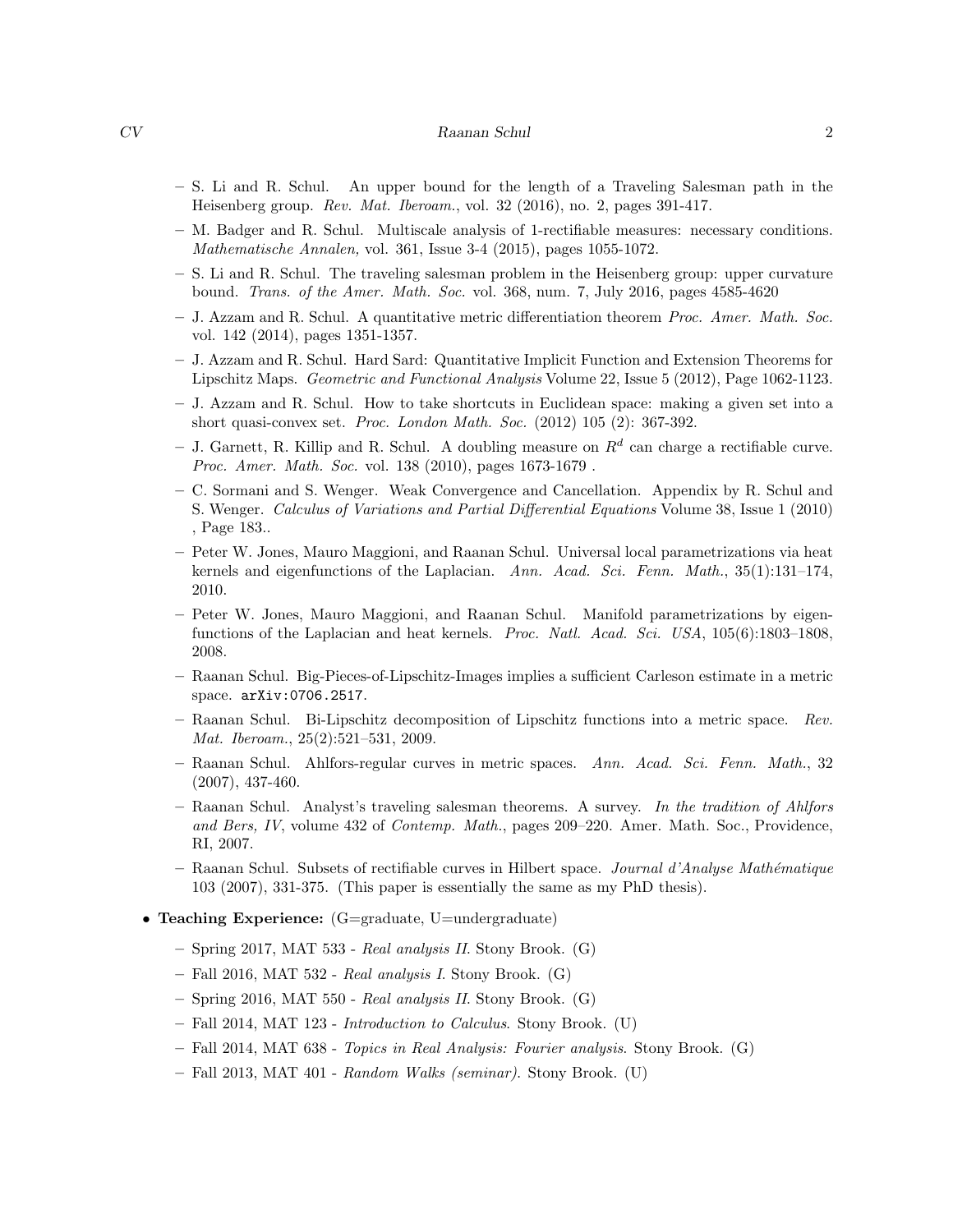- Fall 2012, Fall 2013, Fall 2015, MAT 544 Real Analysis I. Stony Brook. (G)
- Spring 2012, MAT 542 Complex Analysis. Stony Brook. (G)
- Fall 2011, MAT 678 Advanced topics in Real Analysis: Analysis on metric spaces. Stony Brook. (G)
- Fall 2010, MAT 132 Calculus II. Course head. Stony Brook. (U)
- Spring 2010, MAT 639 Topics in Real Analysis: Geometric measure theory. Stony Brook. (G)
- Spring 2010, MAT 322 Analysis in Several Dimensions. Stony Brook. (U)
- Fall 2009, MAT 131 Single Variable Calculus. Stony Brook. (U)
- Spring 2009, Math 133 Fourier Analysis. UCLA. (U)
- Fall 2007, Math 254a Topics in Real Analysis: Geometry of Sets and Measures in Euclidean Spaces. UCLA. (G)
- Winter 2007, Math 31a Differential Calculus. UCLA. (U)
- Fall 2006, Fall 2008 Math 32a Calculus of Several Variables. UCLA. (U)
- Spring 2006, Math 32b Calculus of Several Variables. UCLA. (U)
- Winter 2006, Math 115a Linear algebra. UCLA. (U)
- $-$  Fall 2003, Spring 2005, Math 112 Calculus of a Single Variable. Yale university. (U)
- Fall 2002, Math 120 Calculus of Several Variables. Yale university. (U)

### • Conferences co-organized

- Peter Jones' 65th birthday conference. Seoul, Korea. (together with Christopher J. Bishop, Nam-Gyu Kang, and Ignacio Uriarte-Tuero). NSF DMS 1700209, as well as KIAS, Samsung and Yale support.
- AMS Spring 2016 Eastern Sectional Meeting. SUNY Stony Brook. Special Session on Geometric Measure Theory and Its Applications (together with Matthew Badger, Christopher J. Bishop)
- AMS Fall 2011 Eastern Sectional Meeting. Cornell. Special session on Geometric Aspects of Analysis and Measure Theory. (together with Leonid Kovalev and Jani Onninen)
- Summer school (together with J. Garnett, P. Petersen and C. Thiele): Analysis on Metric Spaces, September 09 -September 14, 2007 Lake Arrowhead.

#### • Talks:

### – Conference Talks:

- ∗ October 2017, Harmonic Analysis and Geometric Measure Theory, a conference celebrating Guy David's 60th birthday. CIRM, Luminy.
- ∗ September 2017, Prairie Analysis Seminar, Kansas State University.
- ∗ October 2015, IPAM's 15th Anniversary Event, (one of 3 talks).
- ∗ May 2015, 30th Annual Geometry Festival, Courant Institute.
- ∗ June 2012, Connections between analysis and computational geometry. A workshop at SoCG, UNC, Chapel Hill NC.
- ∗ June 2012, Challenges in Geometry, Analysis and Computation: High-Dimensional Synthesis, Yale University.
- ∗ October 2010, Nonlinear Analysis and Geometry special session at AMS Fall meeting, Eastern Sectional Meeting.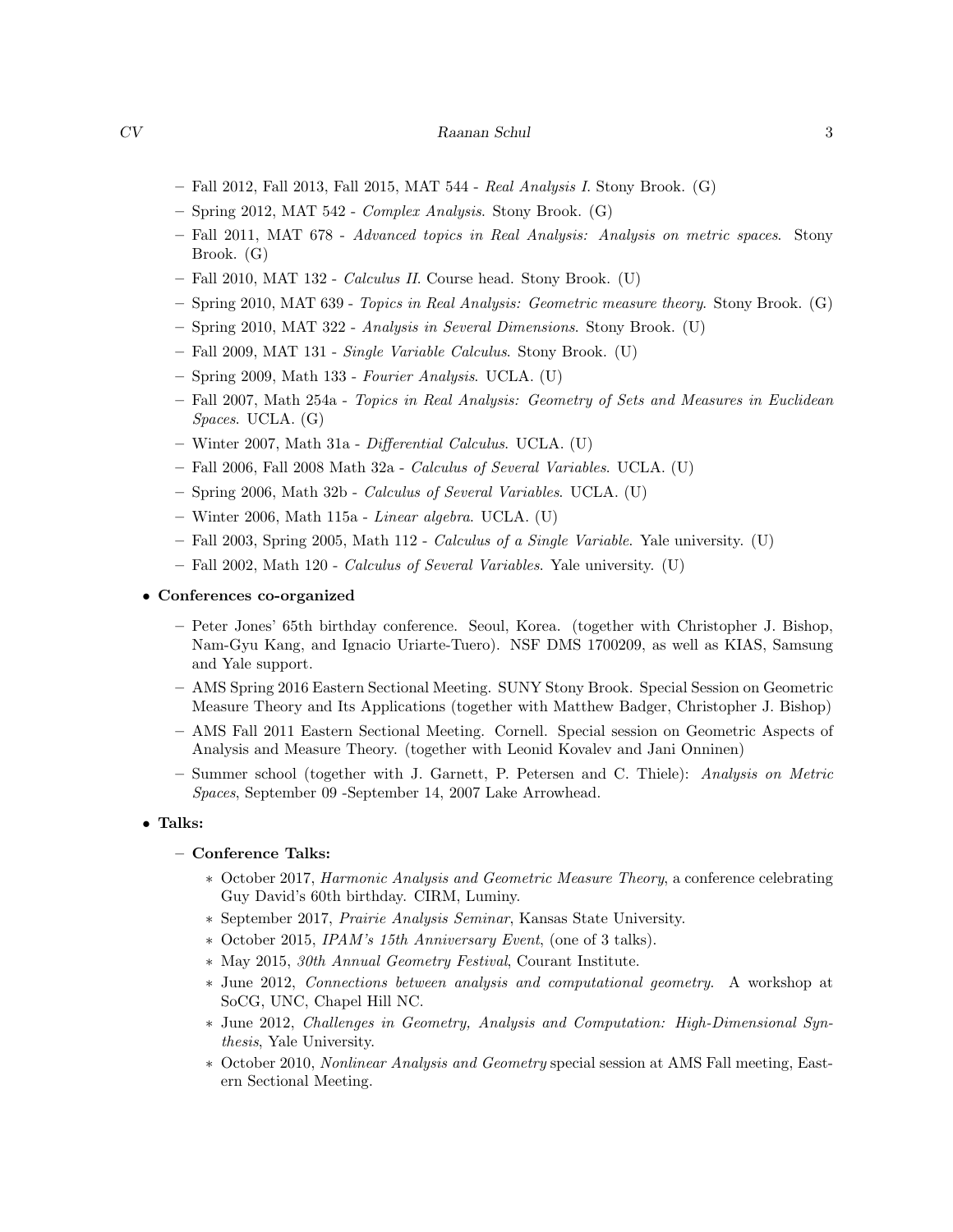- ∗ March 2009, Geometric Function Theory and Analysis on Metric Spaces special session at AMS Spring meeting, Central Sectional Meeting.
- ∗ November 2008, New Mathematical Frontiers in Network Multi-Resolution Analysis workshop, Institute for Pure and Applied Mathematics (IPAM).
- ∗ June 2008, 8th International Conference on Harmonic Analysis and Partial Differential Equations. El Escorial, (Spain).
- ∗ May 2008, Operators, Functions and Linear Spaces special session at AMS Spring meeting, Western section. Claremont McKenna College.
- ∗ September 2007, Mathematics of Knowledge and Search Engines tutorials. IPAM.
- ∗ June 2007, Multiscale Geometry and Analysis in High Dimensions, Reunion II. IPAM.
- ∗ June 2006, Fourier analysis, geometric measure theory, and applications. CRM-UAM Research Thematic Trimester, Barcelnoa.
- ∗ June 2006 Multiscale Geometry and Analysis in High Dimensions, Reunion I. IPAM.
- ∗ June 2005, Geometric Methods in Analysis and Probability. Erwin Schroedinger Institute (ESI), Vienna.
- ∗ May 2005, Ahlfors Bers Colloquium workshop on Conformal and Geometric Analysis.
- ∗ December 2004, Multiscale Geometry and Analysis in High Dimensions. Lake Arrowhead Conference of IPAM
- ∗ November 2004, Multiscale Geometry and Analysis in High Dimensions workshop. IPAM.

### – Seminar and Colloquium Talks:

- ∗ November 2015, Geometric Measure Theory seminar, University of Chicago.
- ∗ September 2015, Colloquium, SUNY Stony Brook.
- ∗ February 2015, Courant Geometric Analysis and Topology seminar, NYU.
- ∗ February 2013, Courant Geometry seminar, NYU.
- ∗ October 2012, Calderon-Zygmund seminar, University of Chicago.
- ∗ October 2012, Analysis seminar, UI Urbana-Champagne.
- ∗ April 2011, Analysis seminar, Brown University.
- ∗ November 2010, 'Some research experiences', talk for graduate students. SUNY Stony Brook.
- ∗ February 2009, Colloquium, SUNY Stony Brook.
- ∗ February 2009, Analysis seminar, UC San Diego.
- ∗ January 2009, Analysis seminar, Michigan State University.
- ∗ January 2009, Geometric Analysis seminar, University of Michigan.
- ∗ January 2009, Analysis seminar, Brown University.
- ∗ November 2008, Calderon-Zygmund seminar, University of Chicago.
- ∗ October 2008, Analysis seminar, Indiana University, Bloomington.
- ∗ October 2008, Colloquium, Claremont McKenna Colleges.
- ∗ September 2008, Analysis seminar, University of Wisconsin, Madison.
- ∗ December 2007, Mathematical Physics Seminar, Caltech.
- ∗ June 2007, Analysis seminar, Hebrew University, Jerusalem.
- ∗ March 2007, Applied Math And Analysis seminar, Duke University.
- ∗ February 2007, Analysis seminar, UCLA.
- ∗ September 2006, Geometric analysis seminar, University of Helsinki.